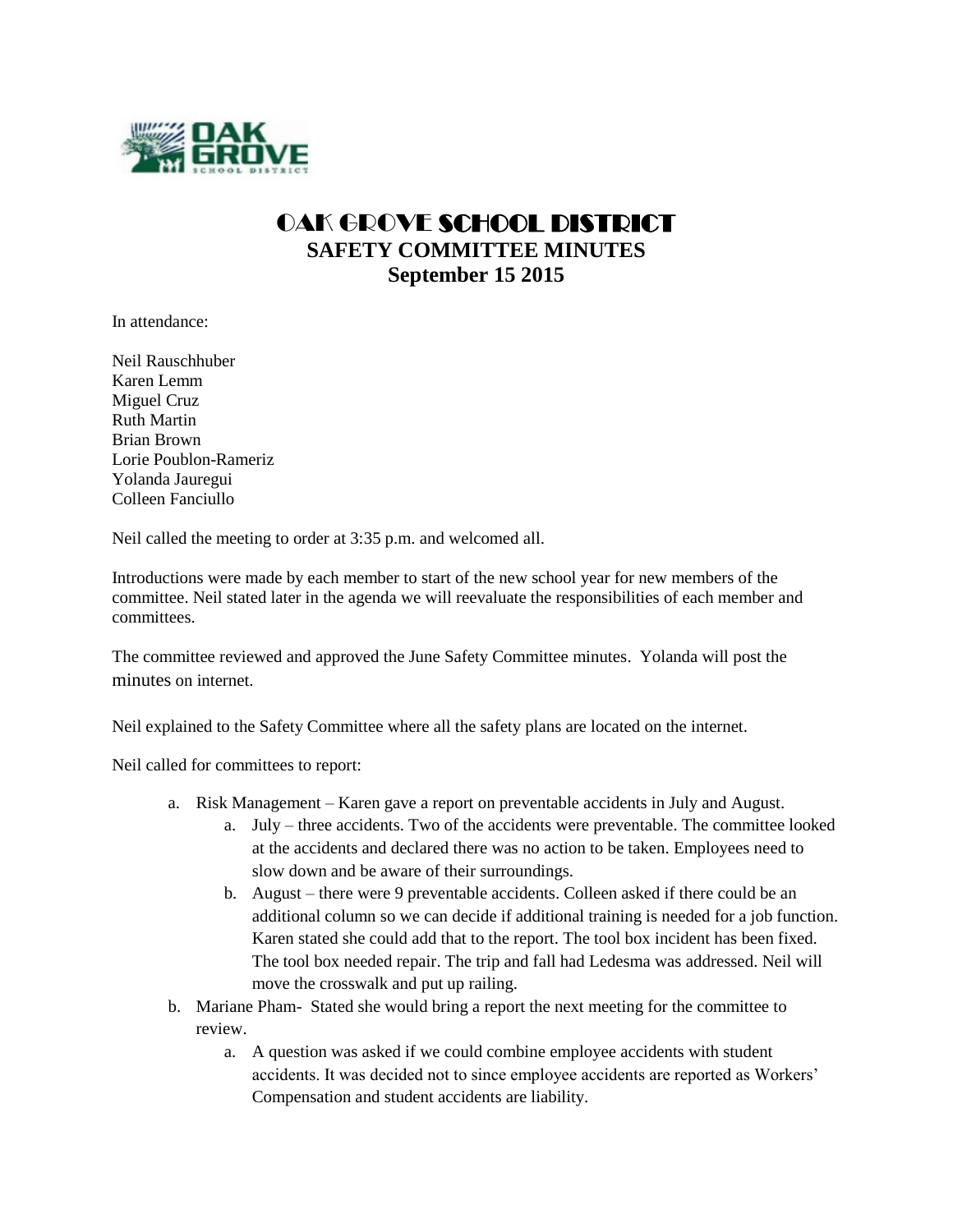- b. Karen asked if a notice could go to the sites reminding them which form to use for student incidents and which one for employees. Sites are not clear when to use which one. Mariane stated she would send out the information again. It was also discussed the forms need to be updated.
- c. Operations: The M&O and Warehouse Handbooks are being reviewed by M&O for updates. The committee is now looking at a November publication date.

Maps are in the works. Maps will include fire exits, fire extinguishers and pulls, electric and gas turn offs, etc. Mark Finney will have them installed by the Great Shake Out.

Flip Charts – Printed and in the warehouse. Neil asked to have 50 sent to each school for distribution. Ruth will take the lead on the distribution.

Alarm System – Warehouse is on-line. The system connecting all buildings is pending. First Alarm has given a quote to update the current system. A quote is pending on connecting all the buildings on one system.

Fire Drill this month took 5 minutes and 4 seconds. It should take approximately 2 minutes. A few employees did not evacuate as they should. The supervisors of the employees were informed. Everyone must take the drills seriously.

Cameras at DO – an approval has been given to install 20 cameras throughout the DO and M&O. The district has had problems with theft during the evening and weekend hours. Signage – Signage for buildings to coordinate with sign on fence is in process.

Off site Staging Area: No agreement was reached with VTA. The committee can discuss an off site staging area in the case of an intruder with a gun. Neil informed the committee the DO will have a Run, Hide and Defend training this year.

HVAC – Brian stated there is a two day training in Oakland for the new air conditioners. Neil stated to send in his request to go.

## d. Transportation/Custodial:

The Custodian and Transportation Handbook are in review with staff. A November publication date was noted.

Transportation will have the rebid session for bus routes in October.

GPS are installed in all white fleet. The yellow fleet is almost complete. Should be completed by October 15th. The GPS will give us real time so we will always know where our buses and trucks are.

Radios are being evaluated by Golden State. We have some dead areas in the district. They are looking at repeaters and functions of the radios. The radios for CNS are pending. Playground inspections – Are being completed by custodians monthly.

Training – The training schedule for the year for M&O has been developed and posted. Other departments are welcome to join any of the trainings.

Accidents – No accidents for the yellow fleet. The white fleet had one minor incident. It was not reportable to the insurance company. Just a scratch.

## e. Site Liaison – Lorie Poublon-Ramirez

Air at Bernal is freezing. Notes went home with kids to have sweaters and jackets at school. Is there a better way of controlling the cold and hot spots? When asked if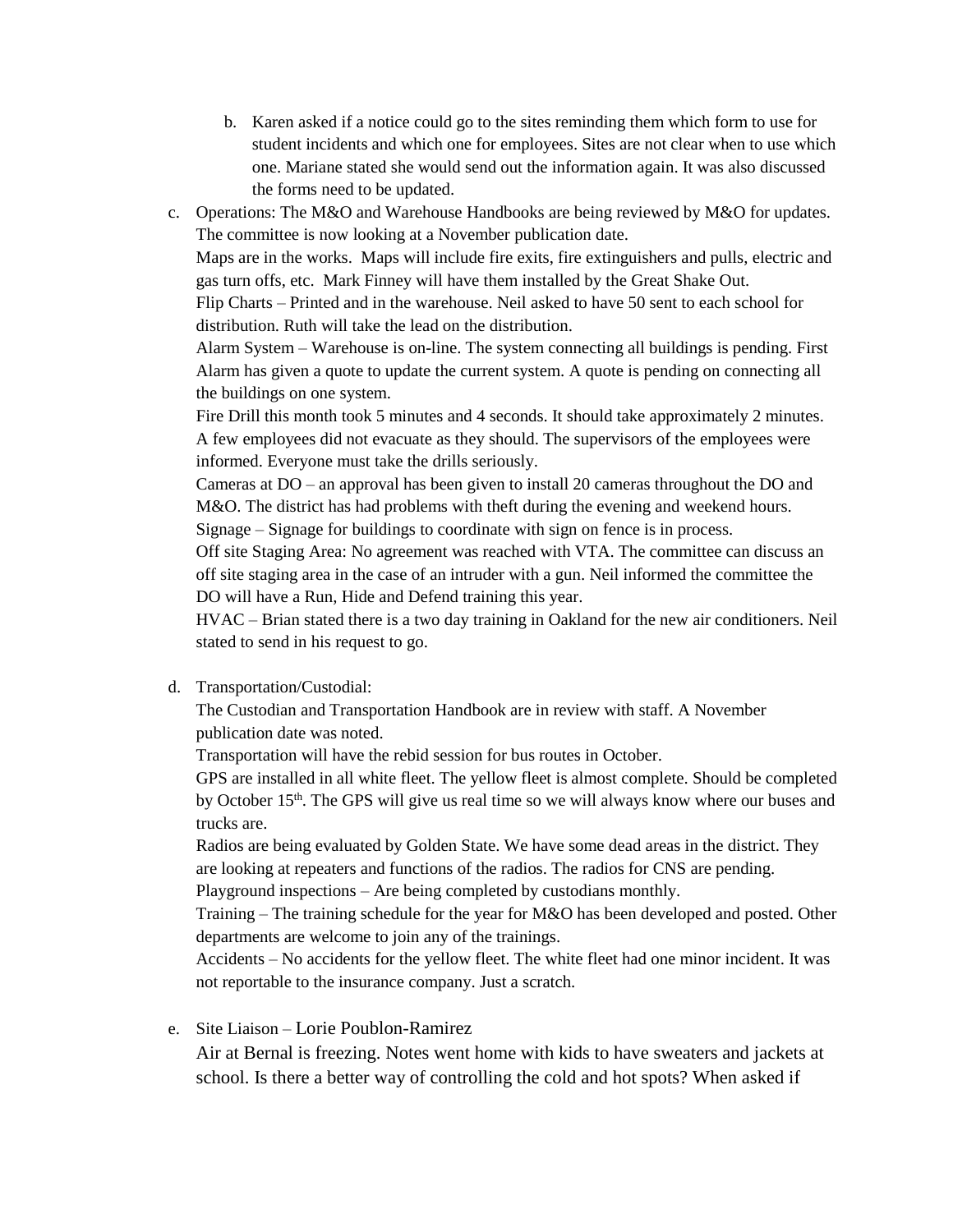other sites were having concerns, Lorie stated the first union meeting was tomorrow. She will know more after the meeting.

Herman only has two water fountains with very low water pressure. Brian will look at them.

The boys bathroom by the cafeteria A wing – sinks are not working. Brain will fix. A work order has been submitted.

Lorie asked why the remodeled bathroom was not open. Neil stated it was part of the church project. The sinks and partitions were not completed.

Sakamoto – black widows were reported.

Heat problems during the heat wave – the district did the best they could with what was available. Moving coolers were sent out to sites with no air. Ruth stated they sent out ice and water to keep students and staff hydrated. Lorie stated she also purchased water and cups.

Haze – mold concern. It was corrected immediately. Staff followed procedures when the mold was found. There were no exposures.

Filter changes – It is recommended filters are placed on a PM program to improve air quality and air circulation.

ARC and red bag – Ruth has been given the responsibility to update the ARCs and red bags. Colleen will assist with the replacement items for the red bags. We need an inventory of how many bags per site need to be purchase and how many need refills. Who should be responsible for keeping the contents updated? Lorie stated they have a teacher that is great at keeping their site red bags and ARC updated. Lorie thinks she would be a great value to the committee in getting the district's emergency equipment standardized. Lorie will ask her if she would join the committee. Lorie will also ask during the union meeting tomorrow which sites have a process and which ones need a lot of assistance. Lorie will let Ruth know in a week what the status is. Colleen will check in next week to see if she can assist.

f. 5 year plan review – Neil reported out.

DO Safety Plan is ready for review. Pending decision if Oscar will be head of the plan. The plan follows the same format as the SB 187 School Site Safety Plan. EOC an ICS needs to concentrate more this year on providing a comprehensive system for emergencies in the district.

Neil reviewed each committee on the Safety Committee. Lorie and the nurse will join Student Incidents. Brian Brown will join Operations. Lorie will ask another teacher to join the committee. She will hopefully take lead on the inventory of the arcs and red bags.

Fall newsletter was approved for publication. Winter newsletter is homework.

The Scaffolding/Ladder Safety Plan, Scissor Lift Safety Plan and Confined Space Plan were distributed for review. Approval will be called for at the October meeting.